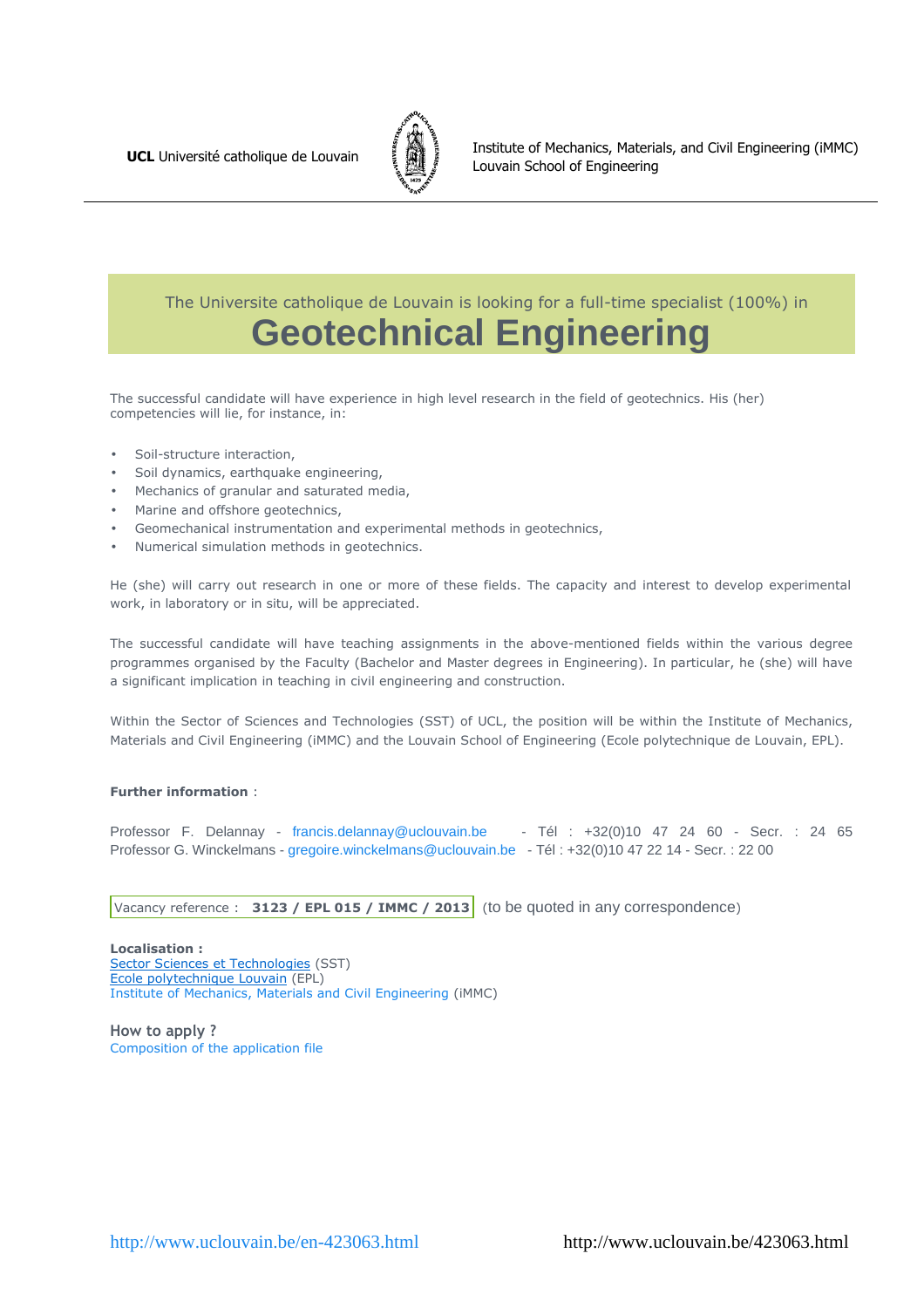# **General conditions**

# **Tasks : The applicant will :**

- be responsible for teaching courses at the three study levels (i.e. undergraduate, graduate and postgraduate), as well as in programmes of continuing education;
- supervise the final diploma work (i.e. master thesis) of undergraduate students, as well as PhD theses;
- be involved in (and/or supervise, promote) research programmes;
- contribute to the international visibility of the University through teaching and research excellence;
- contribute to activities of the University with a societal impact in the fields of the economy, socio-cultural changes or cooperation with developing countries.

## **Qualifications : The applicant will have :**

- a PhD degree in engineering or equivalent qualifications;
- a significant scientific record proved by international publications;
- either studied abroad for an extensive period or had substantial experience outside UCL;
- experience in and aptitude for teaching at university level;
- the capacity to work within a team of teachers and to integrate research findings in their courses;
- creativity and must be open to pedagogic innovation and interdisciplinarity;
- the capacities required to undertake academic research at a high level and to advise, or lead, a research team ;
- a good knowledge of both spoken and written French and English. If this is not the case, the applicant should accept to learn French and/or English in order to be able to teach in French and English within 2 years. Fluency in other languages is an additional advantage.

| 15/10/2012 |

**Information on the Geotechnical Program at UCL can be obtained by browsing the Civil and Environmental Engineering Department website: https://www.uclouvain.be/gce.html and on the Geotechnical courses: https://www.uclouvain.be/276465.html**

**More specific information on Geotechnical Matters at UCL can be obtained by contacting Professor A. Holeyman – alain.holeyman@uclouvain.be - Tél : +32(0)10 47 21 18 - Secr. : 21 12**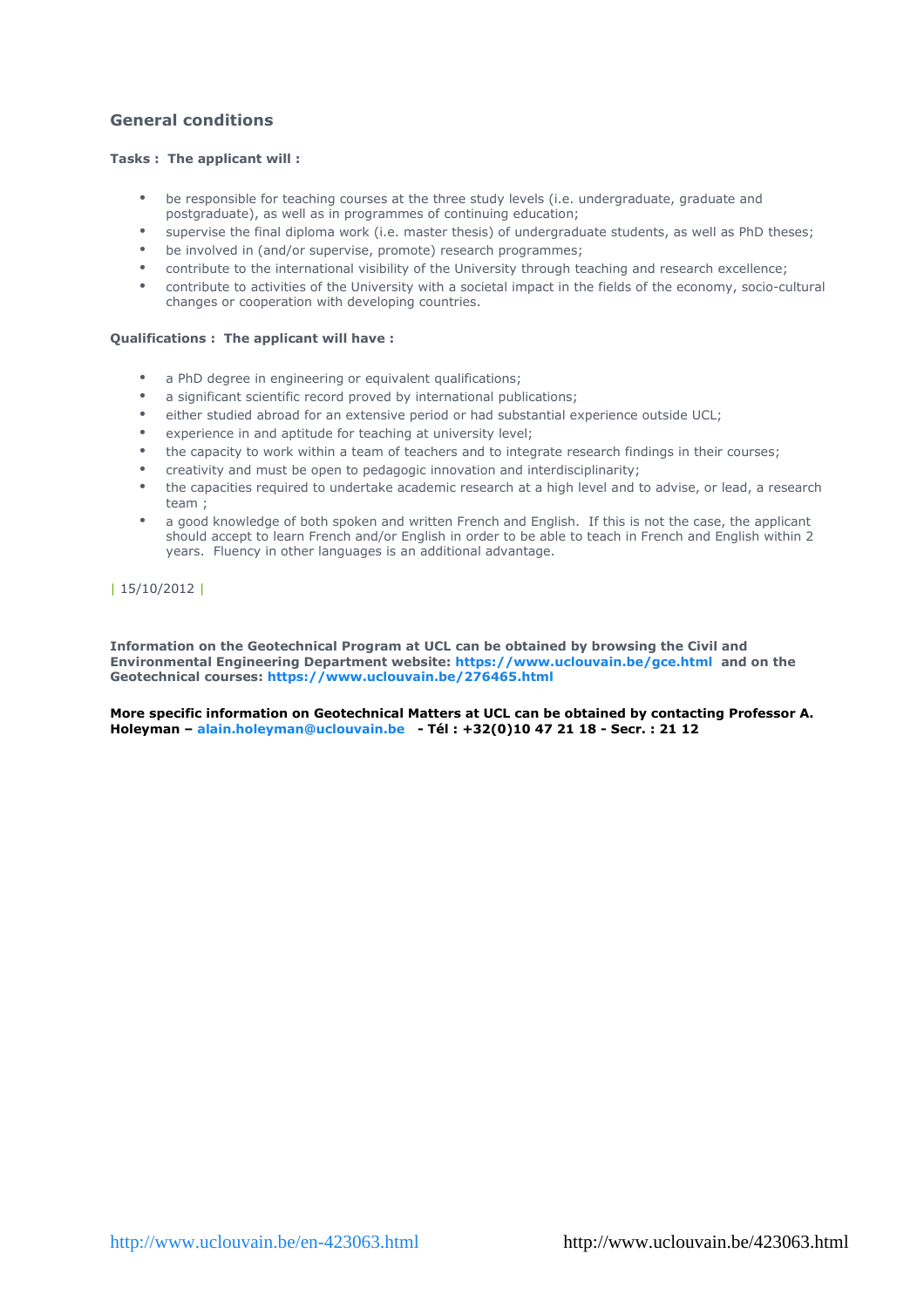

L'Université catholique de Louvain recherche un(e) spécialiste à temps plein (100%) en

# **Geotechnical Engineering**

Le titulaire du poste aura une expérience de recherche de haut niveau dans le domaine de la géotechnique et de la mécanique des sols. Ses compétences pourront porter, en particulier, sur :

- les interactions sol-structure,
- la dynamique des sols, y-compris celle liée aux séismes,
- la mécanique des milieux granulaires saturés,
- la géotechnique marine et offshore,
- l'instrumentation géo-mécanique et les méthodes expérimentales en géotechnique,
- les méthodes de simulation numérique en géotechnique.

Il développera des recherches dans un ou plusieurs de ces domaines. La capacité et l'intérêt à développer des travaux expérimentaux, en laboratoire ou in situ, seront appréciés.

Le titulaire du poste assurera des enseignements dans ces domaines au sein des divers cycles d'études gérés par la Faculté (programmes de bachelier et de master ingénieur civil). Il sera particulièrement impliqué dans les enseignements du domaine du génie civil et de la construction.

Au sein du Secteur des Sciences et Technologies (SST) de l'UCL, le poste relèvera de l'Ecole polytechnique de Louvain (EPL) et de l'Institut de Mécanique, Matériaux et Génie Civil (iMMC).

#### **Renseignements complémentaires** :

Professeur F. Delannay - francis.delannay@uclouvain.be - Tél : +32(0)10 47 24 60 - Secr. : +32(0)10 47 24 65 Professeur G. Winckelmans - gregoire.winckelmans@uclouvain.be - Tél : +32(0)10 47 22 14 - Secr. : +32(0)10 47 22 00

Référence du poste : **3123 / EPL 015 / IMMC / 2013** (à mentionner dans toute correspondance svp)

#### **Localisation :**

Secteur : Sciences et Technologies (SST) Faculté : Ecole polytechnique Louvain (EPL) Institut : Institute of Mechanics, Materials and Civil Engineering (IMMC)

**Comment postuler ?**  Composition du dossier de candidature